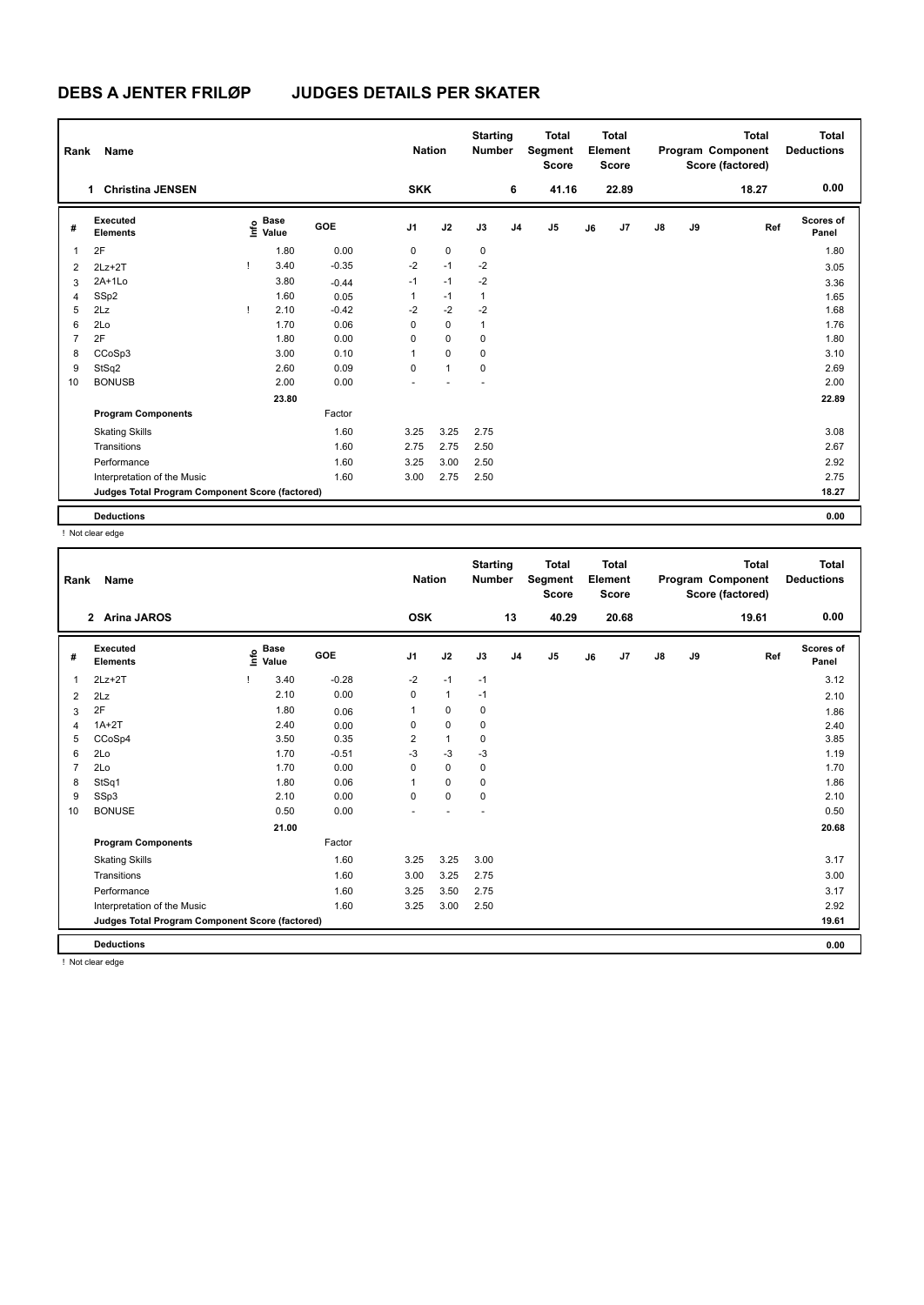| Rank           | Name                                            |                                         |         | <b>Nation</b>  |              | <b>Starting</b><br>Number        |                | Total<br>Segment<br>Score               |    | <b>Total</b><br>Element<br>Score        |    |    | <b>Total</b><br>Program Component<br>Score (factored) | <b>Total</b><br><b>Deductions</b> |
|----------------|-------------------------------------------------|-----------------------------------------|---------|----------------|--------------|----------------------------------|----------------|-----------------------------------------|----|-----------------------------------------|----|----|-------------------------------------------------------|-----------------------------------|
|                | 3 Emma Linnea ERIKSEN                           |                                         |         | <b>SSK</b>     |              |                                  | 14             | 39.96                                   |    | 21.53                                   |    |    | 18.93                                                 | 0.50                              |
| #              | <b>Executed</b><br><b>Elements</b>              | $\mathsf{E}$ Base<br>$\mathsf{E}$ Value | GOE     | J1             | J2           | J3                               | J4             | J5                                      | J6 | J <sub>7</sub>                          | J8 | J9 | Ref                                                   | Scores of<br>Panel                |
| $\mathbf{1}$   | $2S+2Lo$                                        | 3.00                                    | $-0.74$ | $-4$           | $-4$         | $-5$                             |                |                                         |    |                                         |    |    |                                                       | 2.26                              |
| $\overline{2}$ | 2Lz                                             | 2.10                                    | 0.14    | 1              | $\mathbf{1}$ | $\mathbf 0$                      |                |                                         |    |                                         |    |    |                                                       | 2.24                              |
| $\mathbf{3}$   | 2F                                              | 1.80                                    | 0.00    | $\mathbf 0$    | $\mathbf 0$  | $\mathbf 0$                      |                |                                         |    |                                         |    |    |                                                       | 1.80                              |
| $\overline{4}$ | CCoSp4                                          | 3.50                                    | 0.35    | $\overline{2}$ | $\mathbf 0$  | $\mathbf{1}$                     |                |                                         |    |                                         |    |    |                                                       | 3.85                              |
| 5              | StSq2                                           | 2.60                                    | 0.17    | $\mathbf{1}$   | $\mathbf{1}$ | $\pmb{0}$                        |                |                                         |    |                                         |    |    |                                                       | 2.77                              |
| 6              | 1A+2Lo                                          | 2.80                                    | $-0.85$ | $-5$           | $-5$         | $-5$                             |                |                                         |    |                                         |    |    |                                                       | 1.95                              |
| $\overline{7}$ | 2Lz                                             | 2.10                                    | $-0.07$ | $\mathbf 0$    | $\mathbf 0$  | $-1$                             |                |                                         |    |                                         |    |    |                                                       | 2.03                              |
| 8              | 2F                                              | 1.80                                    | 0.00    | $\pmb{0}$      | $\pmb{0}$    | $\pmb{0}$                        |                |                                         |    |                                         |    |    |                                                       | 1.80                              |
| 9              | SSp4                                            | 2.50                                    | 0.33    | $\overline{2}$ | $\mathbf{1}$ | $\mathbf{1}$                     |                |                                         |    |                                         |    |    |                                                       | 2.83                              |
|                |                                                 | 22.20                                   |         |                |              |                                  |                |                                         |    |                                         |    |    |                                                       | 21.53                             |
|                | <b>Program Components</b>                       |                                         | Factor  |                |              |                                  |                |                                         |    |                                         |    |    |                                                       |                                   |
|                | <b>Skating Skills</b>                           |                                         | 1.60    | 3.25           | 3.25         | 2.75                             |                |                                         |    |                                         |    |    |                                                       | 3.08                              |
|                | Transitions                                     |                                         | 1.60    | 3.00           | 3.00         | 2.75                             |                |                                         |    |                                         |    |    |                                                       | 2.92                              |
|                | Performance                                     |                                         | 1.60    | 3.25           | 3.00         | 2.75                             |                |                                         |    |                                         |    |    |                                                       | 3.00                              |
|                | Interpretation of the Music                     |                                         | 1.60    | 3.00           | 3.00         | 2.50                             |                |                                         |    |                                         |    |    |                                                       | 2.83                              |
|                | Judges Total Program Component Score (factored) |                                         |         |                |              |                                  |                |                                         |    |                                         |    |    |                                                       | 18.93                             |
|                | <b>Deductions</b>                               | Falls:                                  | $-0.50$ |                |              |                                  |                |                                         |    |                                         |    |    |                                                       | $-0.50$                           |
|                |                                                 |                                         |         |                |              |                                  |                |                                         |    |                                         |    |    |                                                       |                                   |
| Rank           | Name                                            |                                         |         | <b>Nation</b>  |              | <b>Starting</b><br><b>Number</b> |                | <b>Total</b><br>Segment<br><b>Score</b> |    | <b>Total</b><br>Element<br><b>Score</b> |    |    | <b>Total</b><br>Program Component<br>Score (factored) | <b>Total</b><br><b>Deductions</b> |
|                | 4 Ingeborg Cecilie Slørdahl TELLEFSEN           |                                         |         | <b>OSK</b>     |              |                                  | 12             | 39.93                                   |    | 19.26                                   |    |    | 20.67                                                 | 0.00                              |
| #              | <b>Executed</b><br><b>Elements</b>              | Base<br>e Base<br>⊆ Value               | GOE     | J1             | J2           | J3                               | J <sub>4</sub> | J5                                      | J6 | J7                                      | J8 | J9 | Ref                                                   | Scores of<br>Panel                |
| $\mathbf{1}$   | $2F+2T<$                                        | $\,<$<br>2.78                           | $-0.36$ | $-2$           | $-2$         | $-2$                             |                |                                         |    |                                         |    |    |                                                       | 2.42                              |
| $\overline{2}$ | 2Lz                                             | 2.10<br>Ţ                               | $-0.63$ | -3             | $-3$         | $-3$                             |                |                                         |    |                                         |    |    |                                                       | 1.47                              |
| 3              | 1A                                              | 1.10                                    | 0.00    | $\mathbf 0$    | $\pmb{0}$    | $\pmb{0}$                        |                |                                         |    |                                         |    |    |                                                       | 1.10                              |
| $\overline{4}$ | 2F<                                             | 1.35<br>$\,<$                           | $-0.27$ | $-2$           | $-2$         | $-2$                             |                |                                         |    |                                         |    |    |                                                       | 1.08                              |
| 5              | CCoSp4                                          | 3.50                                    | 0.23    | $\mathbf{1}$   | $\mathbf{1}$ | $\pmb{0}$                        |                |                                         |    |                                         |    |    |                                                       | 3.73                              |
| 6              | 2Lo+2T<                                         | $\overline{\phantom{a}}$<br>2.68        | $-0.40$ | $-2$           | $-3$         | $-2$                             |                |                                         |    |                                         |    |    |                                                       | 2.28                              |
| $\overline{7}$ | StSq2                                           | 2.60                                    | 0.26    | $\mathbf{1}$   | $\mathbf{1}$ | $\mathbf{1}$                     |                |                                         |    |                                         |    |    |                                                       | 2.86                              |
| 8              | 2Lo                                             | 1.70                                    | 0.06    | $\mathbf{1}$   | $\pmb{0}$    | $\pmb{0}$                        |                |                                         |    |                                         |    |    |                                                       | 1.76                              |
| 9              | LSp3                                            | 2.40                                    | 0.16    | $\mathbf{1}$   | $\mathbf{1}$ | $\mathbf 0$                      |                |                                         |    |                                         |    |    |                                                       | 2.56                              |
|                |                                                 | 20.21                                   |         |                |              |                                  |                |                                         |    |                                         |    |    |                                                       | 19.26                             |
|                | <b>Program Components</b>                       |                                         | Factor  |                |              |                                  |                |                                         |    |                                         |    |    |                                                       |                                   |
|                | <b>Skating Skills</b>                           |                                         | 1.60    | 3.25           | 3.25         | 3.00                             |                |                                         |    |                                         |    |    |                                                       | 3.17                              |
|                | Transitions                                     |                                         | 1.60    | 3.25           | 3.00         | 2.75                             |                |                                         |    |                                         |    |    |                                                       | 3.00                              |
|                | Performance                                     |                                         | 1.60    | 3.50           | 3.50         | 3.25                             |                |                                         |    |                                         |    |    |                                                       | 3.42                              |
|                | Interpretation of the Music                     |                                         | 1.60    | 3.50           | 3.25         | 3.25                             |                |                                         |    |                                         |    |    |                                                       | 3.33                              |
|                | Judges Total Program Component Score (factored) |                                         |         |                |              |                                  |                |                                         |    |                                         |    |    |                                                       | 20.67                             |

< Under-rotated jump ! Not clear edge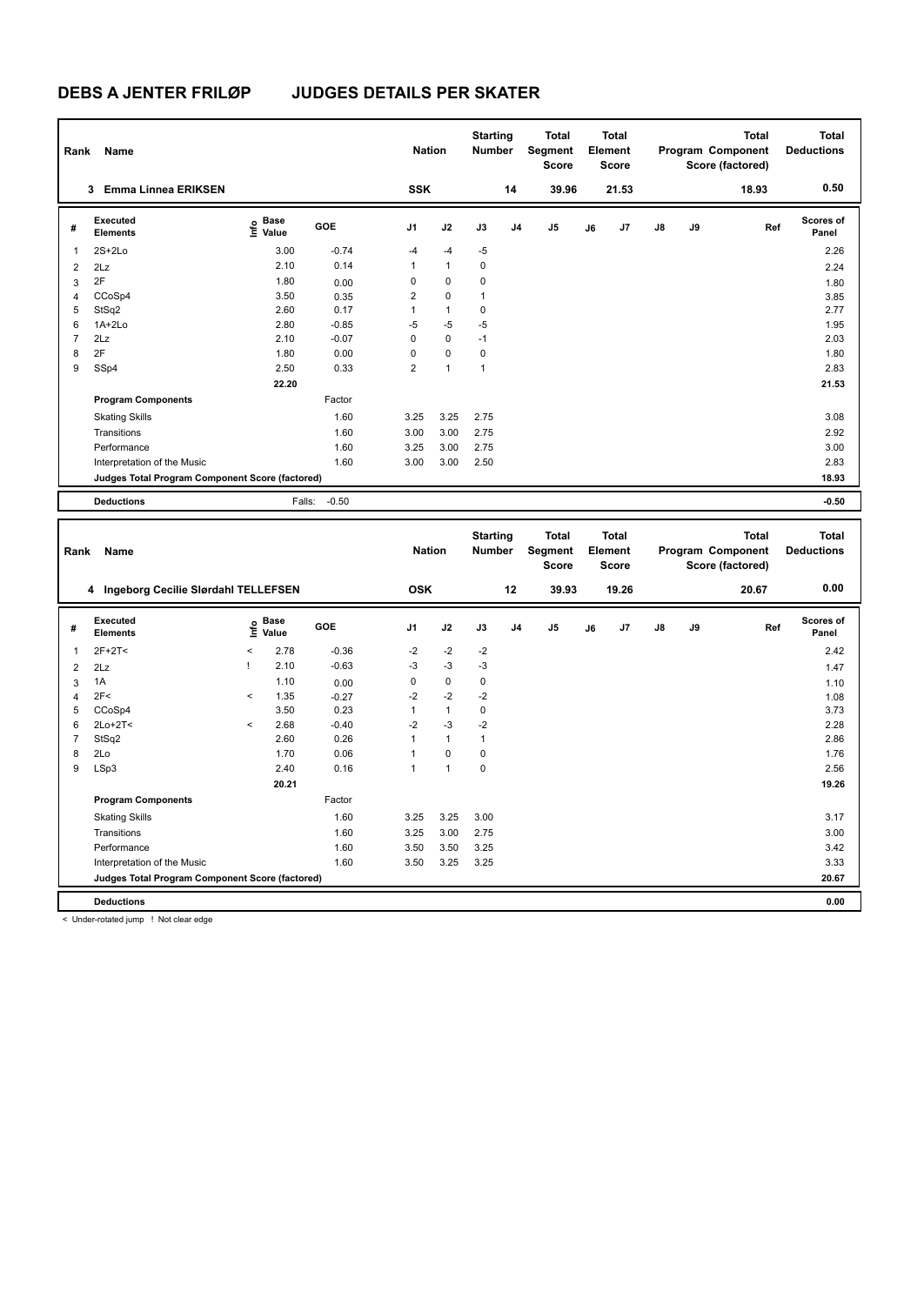| Rank           | Name                                            |                                             |         | <b>Nation</b>  |              | <b>Starting</b><br><b>Number</b> |                | <b>Total</b><br>Segment<br><b>Score</b> |    | <b>Total</b><br>Element<br>Score |    |    | <b>Total</b><br>Program Component<br>Score (factored) | <b>Total</b><br><b>Deductions</b> |
|----------------|-------------------------------------------------|---------------------------------------------|---------|----------------|--------------|----------------------------------|----------------|-----------------------------------------|----|----------------------------------|----|----|-------------------------------------------------------|-----------------------------------|
|                | 5 Celine MICHALSEN                              |                                             |         | <b>SSK</b>     |              |                                  | 16             | 38.72                                   |    | 19.88                            |    |    | 19.34                                                 | 0.50                              |
| #              | Executed<br><b>Elements</b>                     | <b>Base</b><br>e <sup>Base</sup><br>⊆ Value | GOE     | J <sub>1</sub> | J2           | J3                               | J <sub>4</sub> | J <sub>5</sub>                          | J6 | J7                               | J8 | J9 | Ref                                                   | <b>Scores of</b><br>Panel         |
| 1              | $2Lz + 2T$                                      | 3.40                                        | $-0.28$ | $-1$           | $-2$         | $-1$                             |                |                                         |    |                                  |    |    |                                                       | 3.12                              |
| 2              | $1A+2Lo$                                        | 2.80                                        | 0.00    | 0              | $\mathbf 0$  | 0                                |                |                                         |    |                                  |    |    |                                                       | 2.80                              |
| 3              | 2F                                              | 1.80                                        | 0.06    | 1              | 0            | 0                                |                |                                         |    |                                  |    |    |                                                       | 1.86                              |
| $\overline{4}$ | CCoSp3                                          | 3.00                                        | 0.30    | $\overline{2}$ | $\mathbf{1}$ | 0                                |                |                                         |    |                                  |    |    |                                                       | 3.30                              |
| 5              | StSq2                                           | 2.60                                        | 0.09    |                | 0            | 0                                |                |                                         |    |                                  |    |    |                                                       | 2.69                              |
| 6              | 2Lo                                             | 1.70                                        | $-0.06$ | 0              | 0            | $-1$                             |                |                                         |    |                                  |    |    |                                                       | 1.64                              |
| $\overline{7}$ | 2Lz                                             | 2.10                                        | 0.07    | 1              | 0            | 0                                |                |                                         |    |                                  |    |    |                                                       | 2.17                              |
| 8              | 2F                                              | 1.80                                        | 0.00    | $\Omega$       | $\Omega$     | 0                                |                |                                         |    |                                  |    |    |                                                       | 1.80                              |
| 9              | SSp                                             | 0.00                                        | 0.00    |                |              |                                  |                |                                         |    |                                  |    |    |                                                       | 0.00                              |
| 10             | <b>BONUSE</b>                                   | 0.50                                        | 0.00    |                |              |                                  |                |                                         |    |                                  |    |    |                                                       | 0.50                              |
|                |                                                 | 19.70                                       |         |                |              |                                  |                |                                         |    |                                  |    |    |                                                       | 19.88                             |
|                | <b>Program Components</b>                       |                                             | Factor  |                |              |                                  |                |                                         |    |                                  |    |    |                                                       |                                   |
|                | <b>Skating Skills</b>                           |                                             | 1.60    | 3.50           | 3.25         | 3.00                             |                |                                         |    |                                  |    |    |                                                       | 3.25                              |
|                | Transitions                                     |                                             | 1.60    | 3.25           | 3.00         | 2.75                             |                |                                         |    |                                  |    |    |                                                       | 3.00                              |
|                | Performance                                     |                                             | 1.60    | 3.25           | 2.75         | 2.75                             |                |                                         |    |                                  |    |    |                                                       | 2.92                              |
|                | Interpretation of the Music                     |                                             | 1.60    | 3.00           | 3.00         | 2.75                             |                |                                         |    |                                  |    |    |                                                       | 2.92                              |
|                | Judges Total Program Component Score (factored) |                                             |         |                |              |                                  |                |                                         |    |                                  |    |    |                                                       | 19.34                             |
|                | <b>Deductions</b>                               | Falls:                                      | $-0.50$ |                |              |                                  |                |                                         |    |                                  |    |    |                                                       | $-0.50$                           |
|                | Project May                                     |                                             |         | Matina.        |              | <b>Starting</b>                  |                | <b>Total</b><br>Militarkan Campang      |    | <b>Total</b><br><b>Element</b>   |    |    | <b>Total</b><br>Deserant Campanaud                    | <b>Total</b><br>Dedications.      |

| Rank           | Name                                            |                                  |            | <b>Nation</b>  |                | otai ting<br>Number |                | ι νιαι<br>Segment<br><b>Score</b> |    | ι νιαι<br>Element<br>Score |    |    | ινιαι<br>Program Component<br>Score (factored) | ινιαι<br><b>Deductions</b> |
|----------------|-------------------------------------------------|----------------------------------|------------|----------------|----------------|---------------------|----------------|-----------------------------------|----|----------------------------|----|----|------------------------------------------------|----------------------------|
|                | <b>Miryam NKANGA</b><br>6                       |                                  |            | LIL            |                |                     | 15             | 37.95                             |    | 18.32                      |    |    | 20.13                                          | 0.50                       |
| #              | Executed<br><b>Elements</b>                     | <b>Base</b><br>o Base<br>⊆ Value | <b>GOE</b> | J <sub>1</sub> | J2             | J3                  | J <sub>4</sub> | J <sub>5</sub>                    | J6 | J7                         | J8 | J9 | Ref                                            | <b>Scores of</b><br>Panel  |
| 1              | 2Lo+1A+SEQ                                      | 2.24                             | $-0.23$    | $-1$           | $-1$           | $-2$                |                |                                   |    |                            |    |    |                                                | 2.01                       |
| 2              | $2Lz + 2T$                                      | 3.40                             | $-0.07$    | 0              | $\mathbf 0$    | $-1$                |                |                                   |    |                            |    |    |                                                | 3.33                       |
| 3              | 2F                                              | 1.80                             | 0.00       | 0              | 0              | 0                   |                |                                   |    |                            |    |    |                                                | 1.80                       |
| 4              | 2Lz                                             | 2.10                             | $-1.05$    | -5             | $-5$           | -5                  |                |                                   |    |                            |    |    |                                                | 1.05                       |
| 5              | CCoSp2V                                         | 1.88                             | $-0.25$    | $-1$           | $-1$           | $-2$                |                |                                   |    |                            |    |    |                                                | 1.63                       |
| 6              | 2F                                              | 1.80                             | $-0.36$    | $-2$           | $-2$           | $-2$                |                |                                   |    |                            |    |    |                                                | 1.44                       |
| $\overline{7}$ | 2Lo                                             | 1.70                             | 0.00       | 0              | $\mathbf 0$    | 0                   |                |                                   |    |                            |    |    |                                                | 1.70                       |
| 8              | StSq2                                           | 2.60                             | 0.17       |                | $\overline{1}$ | 0                   |                |                                   |    |                            |    |    |                                                | 2.77                       |
| 9              | LSp2                                            | 1.90                             | 0.19       | 0              | $\overline{2}$ | 1                   |                |                                   |    |                            |    |    |                                                | 2.09                       |
| 10             | <b>BONUSE</b>                                   | 0.50                             | 0.00       |                |                |                     |                |                                   |    |                            |    |    |                                                | 0.50                       |
|                |                                                 | 19.92                            |            |                |                |                     |                |                                   |    |                            |    |    |                                                | 18.32                      |
|                | <b>Program Components</b>                       |                                  | Factor     |                |                |                     |                |                                   |    |                            |    |    |                                                |                            |
|                | <b>Skating Skills</b>                           |                                  | 1.60       | 3.50           | 3.25           | 3.00                |                |                                   |    |                            |    |    |                                                | 3.25                       |
|                | Transitions                                     |                                  | 1.60       | 2.75           | 3.00           | 2.75                |                |                                   |    |                            |    |    |                                                | 2.83                       |
|                | Performance                                     |                                  | 1.60       | 3.50           | 3.50           | 3.00                |                |                                   |    |                            |    |    |                                                | 3.33                       |
|                | Interpretation of the Music                     |                                  | 1.60       | 3.25           | 3.25           | 3.00                |                |                                   |    |                            |    |    |                                                | 3.17                       |
|                | Judges Total Program Component Score (factored) |                                  |            |                |                |                     |                |                                   |    |                            |    |    |                                                | 20.13                      |
|                | <b>Deductions</b>                               | Falls:                           | $-0.50$    |                |                |                     |                |                                   |    |                            |    |    |                                                | $-0.50$                    |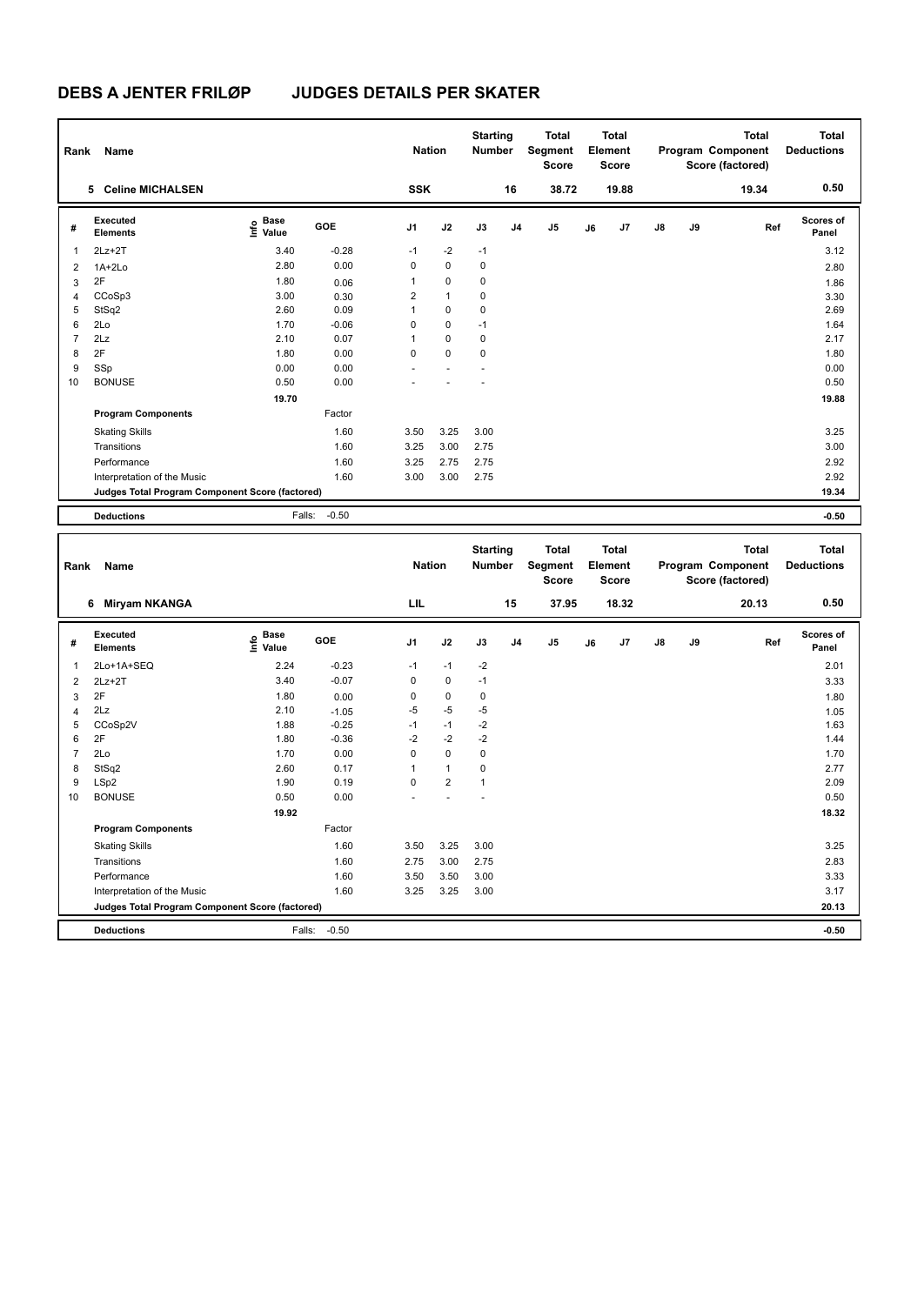| Rank           | Name                                            | <b>Nation</b>                    |         | <b>Starting</b><br><b>Number</b> |              | <b>Total</b><br>Segment<br><b>Score</b> |                | <b>Total</b><br>Element<br><b>Score</b> |    |       | <b>Total</b><br>Program Component<br>Score (factored) | <b>Total</b><br><b>Deductions</b> |       |                    |
|----------------|-------------------------------------------------|----------------------------------|---------|----------------------------------|--------------|-----------------------------------------|----------------|-----------------------------------------|----|-------|-------------------------------------------------------|-----------------------------------|-------|--------------------|
|                | 7 Iris RADDUM                                   |                                  |         | <b>BKK</b>                       |              |                                         | 8              | 37.82                                   |    | 20.35 |                                                       |                                   | 17.47 | 0.00               |
| #              | Executed<br><b>Elements</b>                     | <b>Base</b><br>e Base<br>⊆ Value | GOE     | J <sub>1</sub>                   | J2           | J3                                      | J <sub>4</sub> | J <sub>5</sub>                          | J6 | J7    | $\mathsf{J}8$                                         | J9                                | Ref   | Scores of<br>Panel |
| $\overline{1}$ | 1A                                              | 1.10                             | $-0.18$ | $-1$                             | $-2$         | $-2$                                    |                |                                         |    |       |                                                       |                                   |       | 0.92               |
| $\overline{2}$ | $2Lz+2T$                                        | 3.40                             | $-0.07$ | 0                                | $\mathbf 0$  | $-1$                                    |                |                                         |    |       |                                                       |                                   |       | 3.33               |
| 3              | $2Lo+2T$                                        | 3.00                             | 0.00    | 0                                | $\mathbf 0$  | $\mathbf 0$                             |                |                                         |    |       |                                                       |                                   |       | 3.00               |
| $\overline{4}$ | SSp3                                            | 2.10                             | 0.28    | $\overline{2}$                   | $\mathbf{1}$ | $\mathbf{1}$                            |                |                                         |    |       |                                                       |                                   |       | 2.38               |
| 5              | 2F                                              | 1.80                             | 0.18    | 1                                | $\mathbf{1}$ | 1                                       |                |                                         |    |       |                                                       |                                   |       | 1.98               |
| 6              | 2Lo                                             | 1.70                             | $-0.06$ | $-1$                             | $\mathbf 0$  | $\mathbf 0$                             |                |                                         |    |       |                                                       |                                   |       | 1.64               |
| $\overline{7}$ | StSq1                                           | 1.80                             | 0.00    | 0                                | $\mathbf 0$  | $\mathbf 0$                             |                |                                         |    |       |                                                       |                                   |       | 1.80               |
| 8              | 2F                                              | 1.80                             | 0.00    | $\Omega$                         | $\mathbf 0$  | 0                                       |                |                                         |    |       |                                                       |                                   |       | 1.80               |
| 9              | CCoSp3                                          | 3.00                             | 0.00    | 0                                | $\mathbf 0$  | $\mathbf 0$                             |                |                                         |    |       |                                                       |                                   |       | 3.00               |
| 10             | <b>BONUSE</b>                                   | 0.50                             | 0.00    |                                  |              |                                         |                |                                         |    |       |                                                       |                                   |       | 0.50               |
|                |                                                 | 20.20                            |         |                                  |              |                                         |                |                                         |    |       |                                                       |                                   |       | 20.35              |
|                | <b>Program Components</b>                       |                                  | Factor  |                                  |              |                                         |                |                                         |    |       |                                                       |                                   |       |                    |
|                | <b>Skating Skills</b>                           |                                  | 1.60    | 3.00                             | 2.75         | 3.00                                    |                |                                         |    |       |                                                       |                                   |       | 2.92               |
|                | Transitions                                     |                                  | 1.60    | 2.50                             | 2.75         | 3.00                                    |                |                                         |    |       |                                                       |                                   |       | 2.75               |
|                | Performance                                     |                                  | 1.60    | 2.75                             | 2.25         | 3.00                                    |                |                                         |    |       |                                                       |                                   |       | 2.67               |
|                | Interpretation of the Music                     |                                  | 1.60    | 2.50                             | 2.50         | 2.75                                    |                |                                         |    |       |                                                       |                                   |       | 2.58               |
|                | Judges Total Program Component Score (factored) |                                  |         |                                  |              |                                         |                |                                         |    |       |                                                       |                                   |       | 17.47              |
|                | <b>Deductions</b>                               |                                  |         |                                  |              |                                         |                |                                         |    |       |                                                       |                                   |       | 0.00               |

|                | Name<br>Rank<br><b>Kristine SAND GIMMING</b><br>8 |      |                      |         | <b>Nation</b>  |              | <b>Starting</b><br><b>Number</b> |                | <b>Total</b><br>Segment<br><b>Score</b> |    | <b>Total</b><br>Element<br><b>Score</b> |               |    | <b>Total</b><br>Program Component<br>Score (factored) | <b>Total</b><br><b>Deductions</b> |
|----------------|---------------------------------------------------|------|----------------------|---------|----------------|--------------|----------------------------------|----------------|-----------------------------------------|----|-----------------------------------------|---------------|----|-------------------------------------------------------|-----------------------------------|
|                |                                                   |      |                      |         | <b>AKK</b>     |              |                                  | 10             | 37.52                                   |    | 19.25                                   |               |    | 18.27                                                 | 0.00                              |
| #              | Executed<br><b>Elements</b>                       | lnfo | <b>Base</b><br>Value | GOE     | J <sub>1</sub> | J2           | J3                               | J <sub>4</sub> | J <sub>5</sub>                          | J6 | J7                                      | $\mathsf{J}8$ | J9 | Ref                                                   | Scores of<br>Panel                |
| $\mathbf{1}$   | $2F+2T$                                           |      | 3.10                 | $-0.30$ | $-2$           | $-2$         | $-1$                             |                |                                         |    |                                         |               |    |                                                       | 2.80                              |
| 2              | 2F                                                | т    | 1.80                 | $-0.18$ | 0              | $-2$         | $-1$                             |                |                                         |    |                                         |               |    |                                                       | 1.62                              |
| 3              | SSp3                                              |      | 2.10                 | 0.35    | $\overline{2}$ | $\mathbf{1}$ | $\overline{2}$                   |                |                                         |    |                                         |               |    |                                                       | 2.45                              |
| $\overline{4}$ | $1A+2T$                                           |      | 2.40                 | $-0.13$ | $-1$           | $-1$         | $-1$                             |                |                                         |    |                                         |               |    |                                                       | 2.27                              |
| 5              | 2Lz                                               |      | 2.10                 | $-0.21$ | $-1$           | $-1$         | $-1$                             |                |                                         |    |                                         |               |    |                                                       | 1.89                              |
| 6              | StSq1                                             |      | 1.80                 | 0.00    | 0              | $\mathbf 0$  | 0                                |                |                                         |    |                                         |               |    |                                                       | 1.80                              |
| $\overline{7}$ | 2Lo                                               |      | 1.70                 | 0.11    | 1              | $\mathbf{1}$ | 0                                |                |                                         |    |                                         |               |    |                                                       | 1.81                              |
| 8              | CCoSp3                                            |      | 3.00                 | $-0.10$ | 0              | $\mathbf 0$  | $-1$                             |                |                                         |    |                                         |               |    |                                                       | 2.90                              |
| 9              | 2S                                                |      | 1.30                 | $-0.09$ | 0              | $-1$         | $-1$                             |                |                                         |    |                                         |               |    |                                                       | 1.21                              |
| 10             | <b>BONUSE</b>                                     |      | 0.50                 | 0.00    |                |              |                                  |                |                                         |    |                                         |               |    |                                                       | 0.50                              |
|                |                                                   |      | 19.80                |         |                |              |                                  |                |                                         |    |                                         |               |    |                                                       | 19.25                             |
|                | <b>Program Components</b>                         |      |                      | Factor  |                |              |                                  |                |                                         |    |                                         |               |    |                                                       |                                   |
|                | <b>Skating Skills</b>                             |      |                      | 1.60    | 3.00           | 3.00         | 3.00                             |                |                                         |    |                                         |               |    |                                                       | 3.00                              |
|                | Transitions                                       |      |                      | 1.60    | 2.75           | 2.75         | 2.75                             |                |                                         |    |                                         |               |    |                                                       | 2.75                              |
|                | Performance                                       |      |                      | 1.60    | 3.00           | 3.00         | 3.00                             |                |                                         |    |                                         |               |    |                                                       | 3.00                              |
|                | Interpretation of the Music                       |      |                      | 1.60    | 2.50           | 2.50         | 3.00                             |                |                                         |    |                                         |               |    |                                                       | 2.67                              |
|                | Judges Total Program Component Score (factored)   |      |                      |         |                |              |                                  |                |                                         |    |                                         |               |    |                                                       | 18.27                             |
|                | <b>Deductions</b>                                 |      |                      |         |                |              |                                  |                |                                         |    |                                         |               |    |                                                       | 0.00                              |

! Not clear edge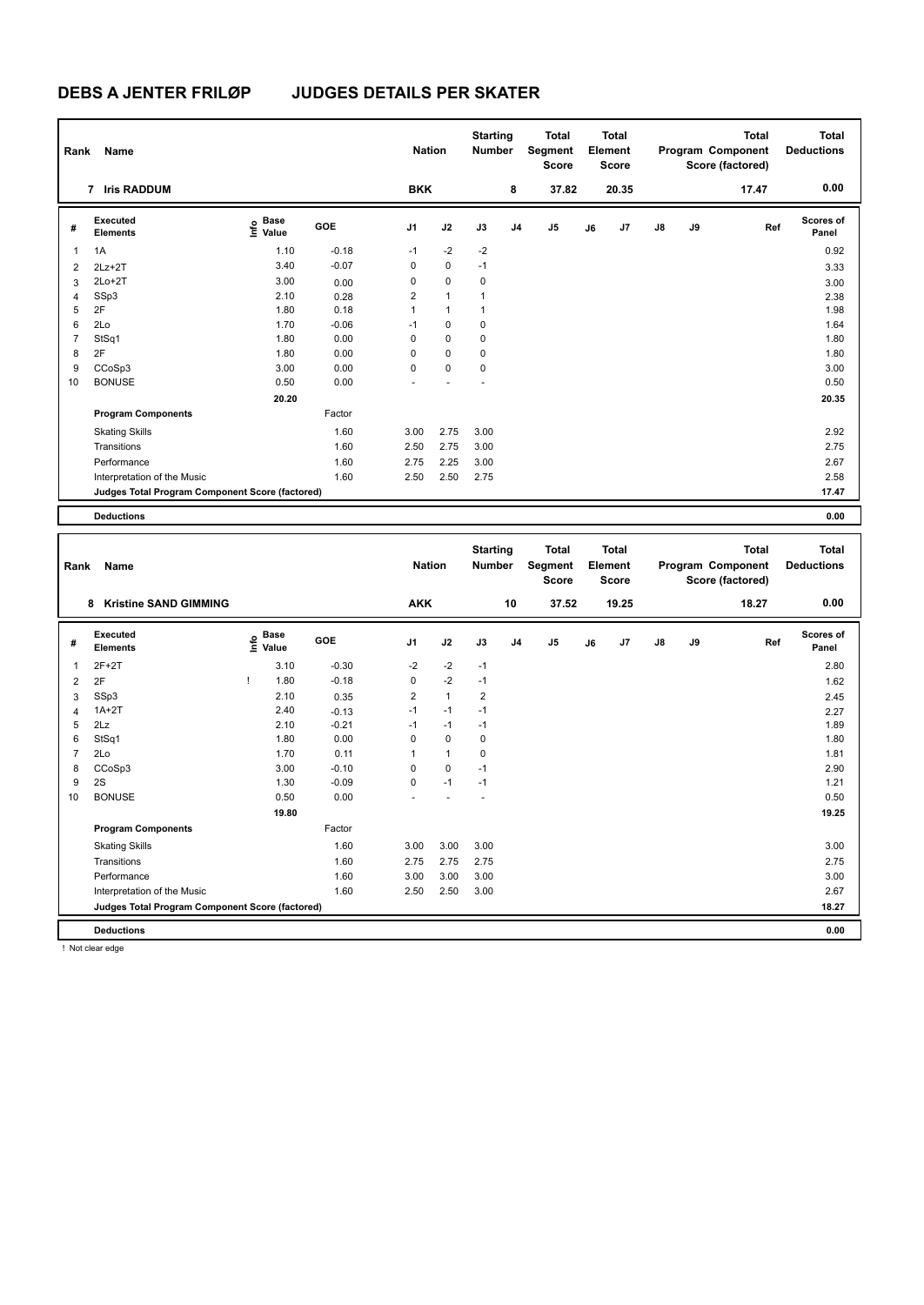| Rank           | Name                                            | <b>Nation</b>             |         | <b>Starting</b><br><b>Number</b> |              | <b>Total</b><br>Segment<br><b>Score</b> |                | <b>Total</b><br>Element<br><b>Score</b> |    |       | <b>Total</b><br>Program Component<br>Score (factored) | <b>Total</b><br><b>Deductions</b> |       |                    |
|----------------|-------------------------------------------------|---------------------------|---------|----------------------------------|--------------|-----------------------------------------|----------------|-----------------------------------------|----|-------|-------------------------------------------------------|-----------------------------------|-------|--------------------|
|                | <b>Kristina ERIKSEN</b><br>9                    |                           |         | <b>HIL</b>                       |              |                                         | 5              | 35.38                                   |    | 18.04 |                                                       |                                   | 17.34 | 0.00               |
| #              | Executed<br><b>Elements</b>                     | Base<br>e Base<br>⊆ Value | GOE     | J <sub>1</sub>                   | J2           | J3                                      | J <sub>4</sub> | J <sub>5</sub>                          | J6 | J7    | $\mathsf{J}8$                                         | J9                                | Ref   | Scores of<br>Panel |
| $\overline{1}$ | 2F                                              | 1.80                      | 0.12    | 1                                | $\mathbf 0$  | $\mathbf{1}$                            |                |                                         |    |       |                                                       |                                   |       | 1.92               |
| $\overline{2}$ | 1A                                              | 1.10                      | 0.04    | 0                                | $\mathbf{1}$ | $\mathbf 0$                             |                |                                         |    |       |                                                       |                                   |       | 1.14               |
| 3              | $2Lz+2T$                                        | 3.40                      | 0.00    | 0                                | $\mathbf 0$  | $\mathbf 0$                             |                |                                         |    |       |                                                       |                                   |       | 3.40               |
| $\overline{4}$ | StSqB                                           | 1.50                      | 0.00    | 0                                | $\mathbf{1}$ | $-1$                                    |                |                                         |    |       |                                                       |                                   |       | 1.50               |
| 5              | $2F+2T$                                         | 3.10                      | $-0.18$ | $-1$                             | $-1$         | $-1$                                    |                |                                         |    |       |                                                       |                                   |       | 2.92               |
| 6              | 2Lz                                             | 2.10                      | 0.00    | 0                                | $\mathbf 0$  | $\mathbf 0$                             |                |                                         |    |       |                                                       |                                   |       | 2.10               |
| $\overline{7}$ | SSp1                                            | 1.30                      | $-0.17$ | $-1$                             | $-1$         | $-2$                                    |                |                                         |    |       |                                                       |                                   |       | 1.13               |
| 8              | 2Lo                                             | 1.70                      | 0.00    | 0                                | $\mathbf 0$  | 0                                       |                |                                         |    |       |                                                       |                                   |       | 1.70               |
| 9              | CCoSp1                                          | 2.00                      | $-0.27$ | $-1$                             | $-1$         | $-2$                                    |                |                                         |    |       |                                                       |                                   |       | 1.73               |
| 10             | <b>BONUSE</b>                                   | 0.50                      | 0.00    |                                  |              |                                         |                |                                         |    |       |                                                       |                                   |       | 0.50               |
|                |                                                 | 18.50                     |         |                                  |              |                                         |                |                                         |    |       |                                                       |                                   |       | 18.04              |
|                | <b>Program Components</b>                       |                           | Factor  |                                  |              |                                         |                |                                         |    |       |                                                       |                                   |       |                    |
|                | <b>Skating Skills</b>                           |                           | 1.60    | 2.75                             | 3.00         | 2.75                                    |                |                                         |    |       |                                                       |                                   |       | 2.83               |
|                | Transitions                                     |                           | 1.60    | 2.50                             | 3.00         | 2.50                                    |                |                                         |    |       |                                                       |                                   |       | 2.67               |
|                | Performance                                     |                           | 1.60    | 2.50                             | 3.50         | 2.75                                    |                |                                         |    |       |                                                       |                                   |       | 2.92               |
|                | Interpretation of the Music                     |                           | 1.60    | 2.25                             | 2.50         | 2.50                                    |                |                                         |    |       |                                                       |                                   |       | 2.42               |
|                | Judges Total Program Component Score (factored) |                           |         |                                  |              |                                         |                |                                         |    |       |                                                       |                                   |       | 17.34              |
|                | <b>Deductions</b>                               |                           |         |                                  |              |                                         |                |                                         |    |       |                                                       |                                   |       | 0.00               |

| Rank           | Name                                            | <b>Nation</b> |                      | <b>Starting</b><br><b>Number</b> |                | <b>Total</b><br>Segment<br><b>Score</b> |              | Total<br>Element<br><b>Score</b> |                |    | <b>Total</b><br>Program Component<br>Score (factored) | <b>Total</b><br><b>Deductions</b> |    |       |                    |
|----------------|-------------------------------------------------|---------------|----------------------|----------------------------------|----------------|-----------------------------------------|--------------|----------------------------------|----------------|----|-------------------------------------------------------|-----------------------------------|----|-------|--------------------|
|                | <b>Victoria TVEDT</b><br>10                     |               |                      |                                  | <b>AKK</b>     |                                         |              | 4                                | 34.35          |    | 16.45                                                 |                                   |    | 18.40 | 0.50               |
| #              | Executed<br><b>Elements</b>                     | ۴٥            | <b>Base</b><br>Value | <b>GOE</b>                       | J <sub>1</sub> | J2                                      | J3           | J <sub>4</sub>                   | J <sub>5</sub> | J6 | J7                                                    | $\mathsf{J}8$                     | J9 | Ref   | Scores of<br>Panel |
| 1              | 2F<                                             | $\checkmark$  | 1.35                 | $-0.68$                          | $-5$           | $-5$                                    | $-5$         |                                  |                |    |                                                       |                                   |    |       | 0.67               |
| 2              | $2S+2T$                                         |               | 2.60                 | 0.00                             | 0              | $\mathbf 0$                             | 0            |                                  |                |    |                                                       |                                   |    |       | 2.60               |
| 3              | SSp1                                            |               | 1.30                 | 0.09                             | 1              | 0                                       | $\mathbf{1}$ |                                  |                |    |                                                       |                                   |    |       | 1.39               |
| 4              | StSq2                                           |               | 2.60                 | 0.09                             | 0              | $\mathbf{1}$                            | 0            |                                  |                |    |                                                       |                                   |    |       | 2.69               |
| 5              | 2Lo                                             |               | 1.70                 | 0.00                             | 0              | 0                                       | $\mathbf 0$  |                                  |                |    |                                                       |                                   |    |       | 1.70               |
| 6              | $1A+2T$                                         |               | 2.40                 | $-0.04$                          | 0              | $\mathbf 0$                             | $-1$         |                                  |                |    |                                                       |                                   |    |       | 2.36               |
| $\overline{7}$ | 2S                                              |               | 1.30                 | $-0.13$                          | $-1$           | $-1$                                    | $-1$         |                                  |                |    |                                                       |                                   |    |       | 1.17               |
| 8              | CCoSp2                                          |               | 2.50                 | $-0.33$                          | $-1$           | $-2$                                    | $-1$         |                                  |                |    |                                                       |                                   |    |       | 2.17               |
| 9              | 2Lo                                             |               | 1.70                 | 0.00                             | 0              | $\mathbf 0$                             | $\mathbf 0$  |                                  |                |    |                                                       |                                   |    |       | 1.70               |
|                |                                                 |               | 17.45                |                                  |                |                                         |              |                                  |                |    |                                                       |                                   |    |       | 16.45              |
|                | <b>Program Components</b>                       |               |                      | Factor                           |                |                                         |              |                                  |                |    |                                                       |                                   |    |       |                    |
|                | <b>Skating Skills</b>                           |               |                      | 1.60                             | 3.00           | 3.00                                    | 2.50         |                                  |                |    |                                                       |                                   |    |       | 2.83               |
|                | Transitions                                     |               |                      | 1.60                             | 2.75           | 2.75                                    | 2.50         |                                  |                |    |                                                       |                                   |    |       | 2.67               |
|                | Performance                                     |               |                      | 1.60                             | 3.25           | 3.25                                    | 3.00         |                                  |                |    |                                                       |                                   |    |       | 3.17               |
|                | Interpretation of the Music                     |               |                      | 1.60                             | 2.75           | 2.75                                    | 3.00         |                                  |                |    |                                                       |                                   |    |       | 2.83               |
|                | Judges Total Program Component Score (factored) |               |                      |                                  |                |                                         |              |                                  |                |    |                                                       |                                   |    |       | 18.40              |
|                | <b>Deductions</b>                               |               | Falls:               | $-0.50$                          |                |                                         |              |                                  |                |    |                                                       |                                   |    |       | $-0.50$            |

< Under-rotated jump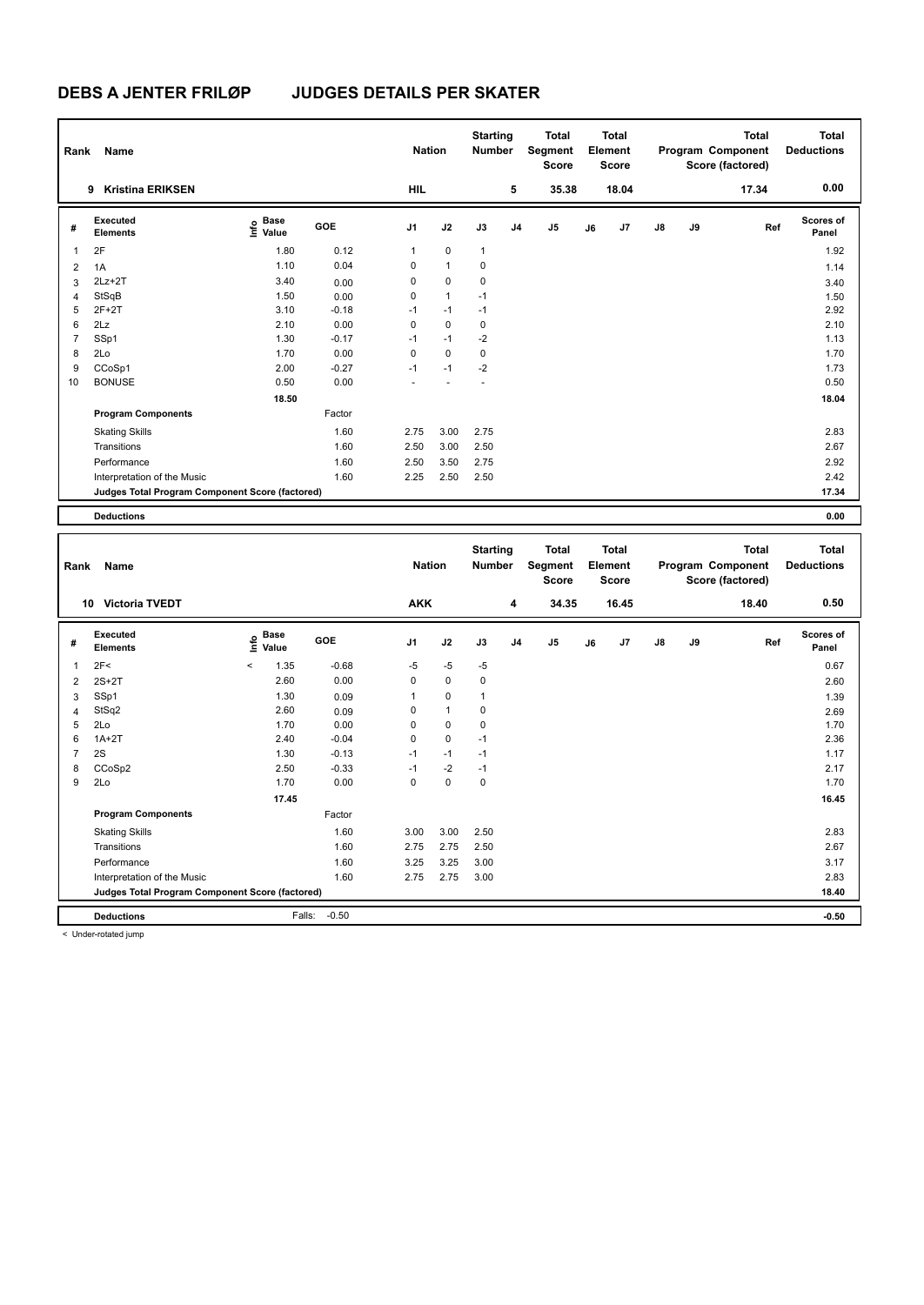| Rank           | Name                                            |    |                                             |         | <b>Nation</b> |                | <b>Starting</b><br><b>Number</b> |                | <b>Total</b><br>Segment<br><b>Score</b> |    | <b>Total</b><br>Element<br><b>Score</b> |    |    | <b>Total</b><br>Program Component<br>Score (factored) | <b>Total</b><br><b>Deductions</b> |
|----------------|-------------------------------------------------|----|---------------------------------------------|---------|---------------|----------------|----------------------------------|----------------|-----------------------------------------|----|-----------------------------------------|----|----|-------------------------------------------------------|-----------------------------------|
|                | Anna UTSKOT VAKSDAL<br>11                       |    |                                             |         | <b>BKK</b>    |                |                                  | 11             | 34.31                                   |    | 15.24                                   |    |    | 19.07                                                 | 0.00                              |
| #              | <b>Executed</b><br><b>Elements</b>              |    | <b>Base</b><br>e <sup>Base</sup><br>⊆ Value | GOE     | J1            | J2             | J3                               | J <sub>4</sub> | J <sub>5</sub>                          | J6 | J7                                      | J8 | J9 | Ref                                                   | <b>Scores of</b><br>Panel         |
| 1              | 2Lze                                            | e  | 1.58                                        | $-0.68$ | $-5$          | $-4$           | $-4$                             |                |                                         |    |                                         |    |    |                                                       | 0.90                              |
| 2              | $2F+2T<<$                                       | << | 2.20                                        | $-0.84$ | $-5$          | $-5$           | $-4$                             |                |                                         |    |                                         |    |    |                                                       | 1.36                              |
| 3              | SSp3                                            |    | 2.10                                        | 0.00    | 1             | $\mathbf 0$    | $-1$                             |                |                                         |    |                                         |    |    |                                                       | 2.10                              |
| 4              | 2Lo                                             |    | 1.70                                        | $-0.34$ | $-1$          | $-3$           | $-2$                             |                |                                         |    |                                         |    |    |                                                       | 1.36                              |
| 5              | $2F+1T$                                         |    | 2.20                                        | $-0.06$ | $-1$          | 0              | 0                                |                |                                         |    |                                         |    |    |                                                       | 2.14                              |
| 6              | 2Lze                                            | e  | 1.58                                        | $-0.42$ | $-2$          | $-3$           | $-3$                             |                |                                         |    |                                         |    |    |                                                       | 1.16                              |
| $\overline{7}$ | 1A                                              |    | 1.10                                        | $-0.15$ | $-2$          | $-2$           | $\mathbf 0$                      |                |                                         |    |                                         |    |    |                                                       | 0.95                              |
| 8              | StSq2                                           |    | 2.60                                        | 0.00    | $\Omega$      | $\mathbf 0$    | 0                                |                |                                         |    |                                         |    |    |                                                       | 2.60                              |
| 9              | CCoSp2                                          |    | 2.50                                        | 0.17    | 1             | $\overline{1}$ | 0                                |                |                                         |    |                                         |    |    |                                                       | 2.67                              |
|                |                                                 |    | 17.56                                       |         |               |                |                                  |                |                                         |    |                                         |    |    |                                                       | 15.24                             |
|                | <b>Program Components</b>                       |    |                                             | Factor  |               |                |                                  |                |                                         |    |                                         |    |    |                                                       |                                   |
|                | <b>Skating Skills</b>                           |    |                                             | 1.60    | 3.25          | 3.25           | 3.00                             |                |                                         |    |                                         |    |    |                                                       | 3.17                              |
|                | Transitions                                     |    |                                             | 1.60    | 3.00          | 3.00           | 2.75                             |                |                                         |    |                                         |    |    |                                                       | 2.92                              |
|                | Performance                                     |    |                                             | 1.60    | 3.25          | 2.75           | 3.00                             |                |                                         |    |                                         |    |    |                                                       | 3.00                              |
|                | Interpretation of the Music                     |    |                                             | 1.60    | 3.00          | 2.75           | 2.75                             |                |                                         |    |                                         |    |    |                                                       | 2.83                              |
|                | Judges Total Program Component Score (factored) |    |                                             |         |               |                |                                  |                |                                         |    |                                         |    |    |                                                       | 19.07                             |
|                | <b>Deductions</b>                               |    |                                             |         |               |                |                                  |                |                                         |    |                                         |    |    |                                                       | 0.00                              |

<< Downgraded jump e Wrong edge

| Rank           | Name                                            |         |                      |            | <b>Nation</b>  |      | <b>Starting</b><br><b>Number</b> |                | <b>Total</b><br>Segment<br><b>Score</b> |    | <b>Total</b><br>Element<br><b>Score</b> |               |    | <b>Total</b><br>Program Component<br>Score (factored) | <b>Total</b><br><b>Deductions</b> |
|----------------|-------------------------------------------------|---------|----------------------|------------|----------------|------|----------------------------------|----------------|-----------------------------------------|----|-----------------------------------------|---------------|----|-------------------------------------------------------|-----------------------------------|
|                | 12<br><b>Live TOFTE</b>                         |         |                      |            | <b>AKK</b>     |      |                                  | 9              | 33.11                                   |    | 15.92                                   |               |    | 17.19                                                 | 0.00                              |
| #              | Executed<br><b>Elements</b>                     | ١nf٥    | <b>Base</b><br>Value | <b>GOE</b> | J <sub>1</sub> | J2   | J3                               | J <sub>4</sub> | J <sub>5</sub>                          | J6 | J7                                      | $\mathsf{J}8$ | J9 | Ref                                                   | <b>Scores of</b><br>Panel         |
| 1              | $2Lz+2T<$                                       | $\prec$ | 3.08                 | $-0.49$    | $-3$           | $-1$ | $-3$                             |                |                                         |    |                                         |               |    |                                                       | 2.59                              |
| $\overline{2}$ | 2F                                              |         | 1.80                 | $-0.06$    | 0              | 0    | $-1$                             |                |                                         |    |                                         |               |    |                                                       | 1.74                              |
| 3              | 1A                                              |         | 1.10                 | 0.07       | 1              | 1    | $\Omega$                         |                |                                         |    |                                         |               |    |                                                       | 1.17                              |
| 4              | CSSp1                                           |         | 1.90                 | $-0.63$    | $-3$           | $-3$ | $-4$                             |                |                                         |    |                                         |               |    |                                                       | 1.27                              |
| 5              | 2Lo                                             |         | 1.70                 | 0.00       | 0              | 0    | $\mathbf 0$                      |                |                                         |    |                                         |               |    |                                                       | 1.70                              |
| 6              | 2Lo                                             |         | 1.70                 | 0.00       | $\Omega$       | 0    | $\mathbf 0$                      |                |                                         |    |                                         |               |    |                                                       | 1.70                              |
| 7              | $2S+2T$                                         |         | 2.60                 | $-0.35$    | $-2$           | $-3$ | $-3$                             |                |                                         |    |                                         |               |    |                                                       | 2.25                              |
| 8              | CCoSp2V                                         |         | 1.88                 | $-0.38$    | $-3$           | $-1$ | $-2$                             |                |                                         |    |                                         |               |    |                                                       | 1.50                              |
| 9              | StSqB                                           |         | 1.50                 | 0.00       | $\Omega$       | 0    | $\mathbf 0$                      |                |                                         |    |                                         |               |    |                                                       | 1.50                              |
| 10             | <b>BONUSE</b>                                   |         | 0.50                 | 0.00       |                |      |                                  |                |                                         |    |                                         |               |    |                                                       | 0.50                              |
|                |                                                 |         | 17.76                |            |                |      |                                  |                |                                         |    |                                         |               |    |                                                       | 15.92                             |
|                | <b>Program Components</b>                       |         |                      | Factor     |                |      |                                  |                |                                         |    |                                         |               |    |                                                       |                                   |
|                | <b>Skating Skills</b>                           |         |                      | 1.60       | 3.00           | 2.75 | 2.75                             |                |                                         |    |                                         |               |    |                                                       | 2.83                              |
|                | Transitions                                     |         |                      | 1.60       | 2.50           | 2.25 | 2.75                             |                |                                         |    |                                         |               |    |                                                       | 2.50                              |
|                | Performance                                     |         |                      | 1.60       | 3.00           | 2.75 | 2.75                             |                |                                         |    |                                         |               |    |                                                       | 2.83                              |
|                | Interpretation of the Music                     |         |                      | 1.60       | 2.75           | 2.50 | 2.50                             |                |                                         |    |                                         |               |    |                                                       | 2.58                              |
|                | Judges Total Program Component Score (factored) |         |                      |            |                |      |                                  |                |                                         |    |                                         |               |    |                                                       | 17.19                             |
|                | <b>Deductions</b>                               |         |                      |            |                |      |                                  |                |                                         |    |                                         |               |    |                                                       | 0.00                              |

< Under-rotated jump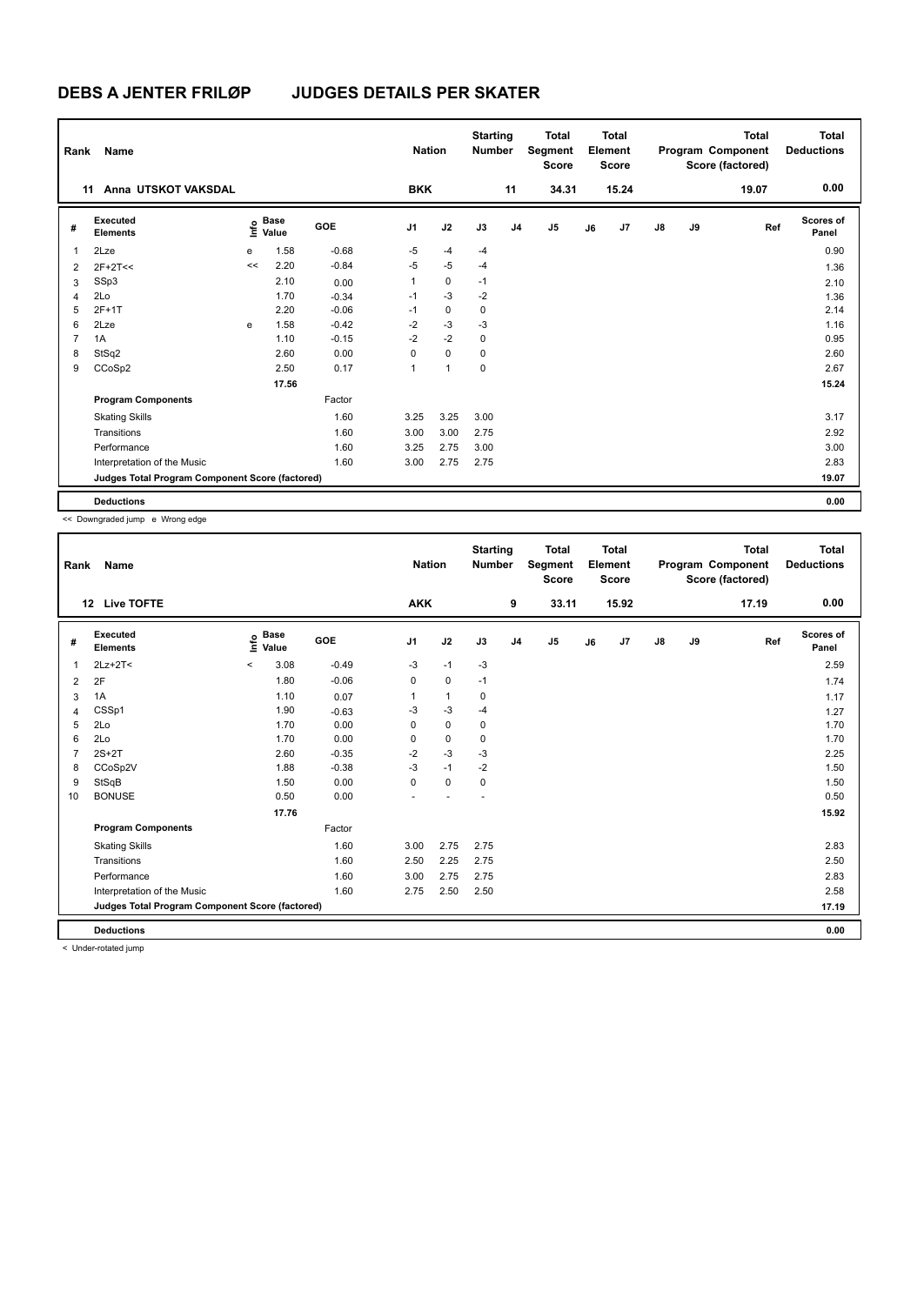| Rank           | Name                                            |                                   |            | <b>Nation</b>  |              | <b>Starting</b><br><b>Number</b> |                | <b>Total</b><br>Segment<br><b>Score</b> |    | <b>Total</b><br>Element<br><b>Score</b> |    |    | <b>Total</b><br>Program Component<br>Score (factored) | <b>Total</b><br><b>Deductions</b> |
|----------------|-------------------------------------------------|-----------------------------------|------------|----------------|--------------|----------------------------------|----------------|-----------------------------------------|----|-----------------------------------------|----|----|-------------------------------------------------------|-----------------------------------|
|                | 13 Elisabeth DERÅS-DE JONG                      |                                   |            | <b>FKK</b>     |              |                                  | $\overline{7}$ | 32.21                                   |    | 16.17                                   |    |    | 16.54                                                 | 0.50                              |
| #              | <b>Executed</b><br><b>Elements</b>              | <b>Base</b><br>e Base<br>⊆ Value  | <b>GOE</b> | J1             | J2           | J3                               | J <sub>4</sub> | J5                                      | J6 | J7                                      | J8 | J9 | Ref                                                   | Scores of<br>Panel                |
| $\overline{1}$ | $2S+2T$                                         | 2.60                              | $-0.09$    | $-1$           | $-1$         | $\mathbf 0$                      |                |                                         |    |                                         |    |    |                                                       | 2.51                              |
| $\overline{2}$ | 2Lo                                             | 1.70                              | $-0.85$    | $-5$           | $-5$         | $-5$                             |                |                                         |    |                                         |    |    |                                                       | 0.85                              |
| 3              | 2F                                              | 1.80                              | $-0.12$    | $\mathbf 0$    | $-1$         | $-1$                             |                |                                         |    |                                         |    |    |                                                       | 1.68                              |
| $\overline{4}$ | CCoSp3                                          | 3.00                              | 0.20       | $\mathbf{1}$   | $\mathbf{1}$ | $\mathbf 0$                      |                |                                         |    |                                         |    |    |                                                       | 3.20                              |
| 5              | 2S                                              | 1.30                              | $-0.30$    | -3             | $-2$         | $-2$                             |                |                                         |    |                                         |    |    |                                                       | 1.00                              |
| 6              | 2Lo                                             | 1.70                              | $-0.45$    | $-2$           | $-2$         | -4                               |                |                                         |    |                                         |    |    |                                                       | 1.25                              |
| $\overline{7}$ | StSqB                                           | 1.50                              | $-0.10$    | $-1$           | $-1$         | $\pmb{0}$                        |                |                                         |    |                                         |    |    |                                                       | 1.40                              |
| 8              | $1A+2T$                                         | 2.40                              | $-0.22$    | $-2$           | $-1$         | $-2$                             |                |                                         |    |                                         |    |    |                                                       | 2.18                              |
| 9              | SSp3                                            | 2.10                              | 0.00       | $\mathbf{0}$   | $\Omega$     | $\mathbf{0}$                     |                |                                         |    |                                         |    |    |                                                       | 2.10                              |
|                |                                                 | 18.10                             |            |                |              |                                  |                |                                         |    |                                         |    |    |                                                       | 16.17                             |
|                | <b>Program Components</b>                       |                                   | Factor     |                |              |                                  |                |                                         |    |                                         |    |    |                                                       |                                   |
|                | <b>Skating Skills</b>                           |                                   | 1.60       | 2.75           | 2.75         | 2.75                             |                |                                         |    |                                         |    |    |                                                       | 2.75                              |
|                | Transitions                                     |                                   | 1.60       | 2.50           | 2.25         | 2.50                             |                |                                         |    |                                         |    |    |                                                       | 2.42                              |
|                | Performance                                     |                                   | 1.60       | 2.75           | 2.50         | 3.00                             |                |                                         |    |                                         |    |    |                                                       | 2.75                              |
|                | Interpretation of the Music                     |                                   | 1.60       | 2.25           | 2.25         | 2.75                             |                |                                         |    |                                         |    |    |                                                       | 2.42                              |
|                | Judges Total Program Component Score (factored) |                                   |            |                |              |                                  |                |                                         |    |                                         |    |    |                                                       | 16.54                             |
|                | <b>Deductions</b>                               | Falls:                            | $-0.50$    |                |              |                                  |                |                                         |    |                                         |    |    |                                                       | $-0.50$                           |
|                |                                                 |                                   |            |                |              |                                  |                |                                         |    |                                         |    |    |                                                       |                                   |
| Rank           | Name                                            |                                   |            | <b>Nation</b>  |              | <b>Starting</b><br>Number        |                | <b>Total</b><br>Segment<br><b>Score</b> |    | <b>Total</b><br>Element<br><b>Score</b> |    |    | <b>Total</b><br>Program Component<br>Score (factored) | <b>Total</b><br><b>Deductions</b> |
|                | 14 Kornelia HØISÆTHER                           |                                   |            | <b>AKK</b>     |              |                                  | $\bf 2$        | 30.67                                   |    | 15.67                                   |    |    | 16.00                                                 | 1.00                              |
| #              | Executed<br><b>Elements</b>                     | <b>Base</b><br>$\frac{6}{5}$ Base | <b>GOE</b> | J <sub>1</sub> | J2           | J3                               | J <sub>4</sub> | J5                                      | J6 | J7                                      | J8 | J9 | Ref                                                   | Scores of<br>Panel                |
| $\mathbf{1}$   | $2S+2T$                                         | 2.60                              | $-0.22$    | $-1$           | $-2$         | $-2$                             |                |                                         |    |                                         |    |    |                                                       | 2.38                              |
| $\overline{2}$ | 1A                                              | 1.10                              | $-0.04$    | 0              | $-1$         | $\mathbf 0$                      |                |                                         |    |                                         |    |    |                                                       | 1.06                              |
| 3              | FSSp3                                           | 2.60                              | $-0.09$    | $\mathsf 0$    | $-1$         | $\mathbf 0$                      |                |                                         |    |                                         |    |    |                                                       | 2.51                              |
| $\overline{4}$ | 2Lo                                             | 1.70                              | $-0.17$    | $-1$           | $-1$         | $-1$                             |                |                                         |    |                                         |    |    |                                                       | 1.53                              |
| 5              | 2Lz<                                            | $\prec$<br>1.58                   | $-0.79$    | $-5$           | $-5$         | $-5$                             |                |                                         |    |                                         |    |    |                                                       | 0.79                              |
| 6              | StSqB                                           | 1.50                              | 0.00       | $\mathbf 0$    | $\mathbf 0$  | $\mathbf 0$                      |                |                                         |    |                                         |    |    |                                                       | 1.50                              |
| $\overline{7}$ | 2F                                              | 1.80<br>Ţ                         | $-0.90$    | $-5$           | $-5$         | $-5$                             |                |                                         |    |                                         |    |    |                                                       | 0.90                              |
| 8              | $1A+2T$                                         | 2.40                              | $-0.30$    | $-2$           | $-3$         | $-2$                             |                |                                         |    |                                         |    |    |                                                       | 2.10                              |
| 9              | CCoSp3                                          | 3.00                              | $-0.10$    | $\mathbf 0$    | 0            | $-1$                             |                |                                         |    |                                         |    |    |                                                       | 2.90                              |
|                |                                                 | 18.28                             |            |                |              |                                  |                |                                         |    |                                         |    |    |                                                       | 15.67                             |
|                | <b>Program Components</b>                       |                                   | Factor     |                |              |                                  |                |                                         |    |                                         |    |    |                                                       |                                   |

Skating Skills 2.50 2.25 3.00 1.60 2.58

Transitions 1.60 2.50 2.50 2.75 2.58 Performance 1.60 2.25 2.25 2.75 2.42

**Deductions** Falls: -1.00 **-1.00 Judges Total Program Component Score (factored) 16.00**

Interpretation of the Music

< Under-rotated jump ! Not clear edge